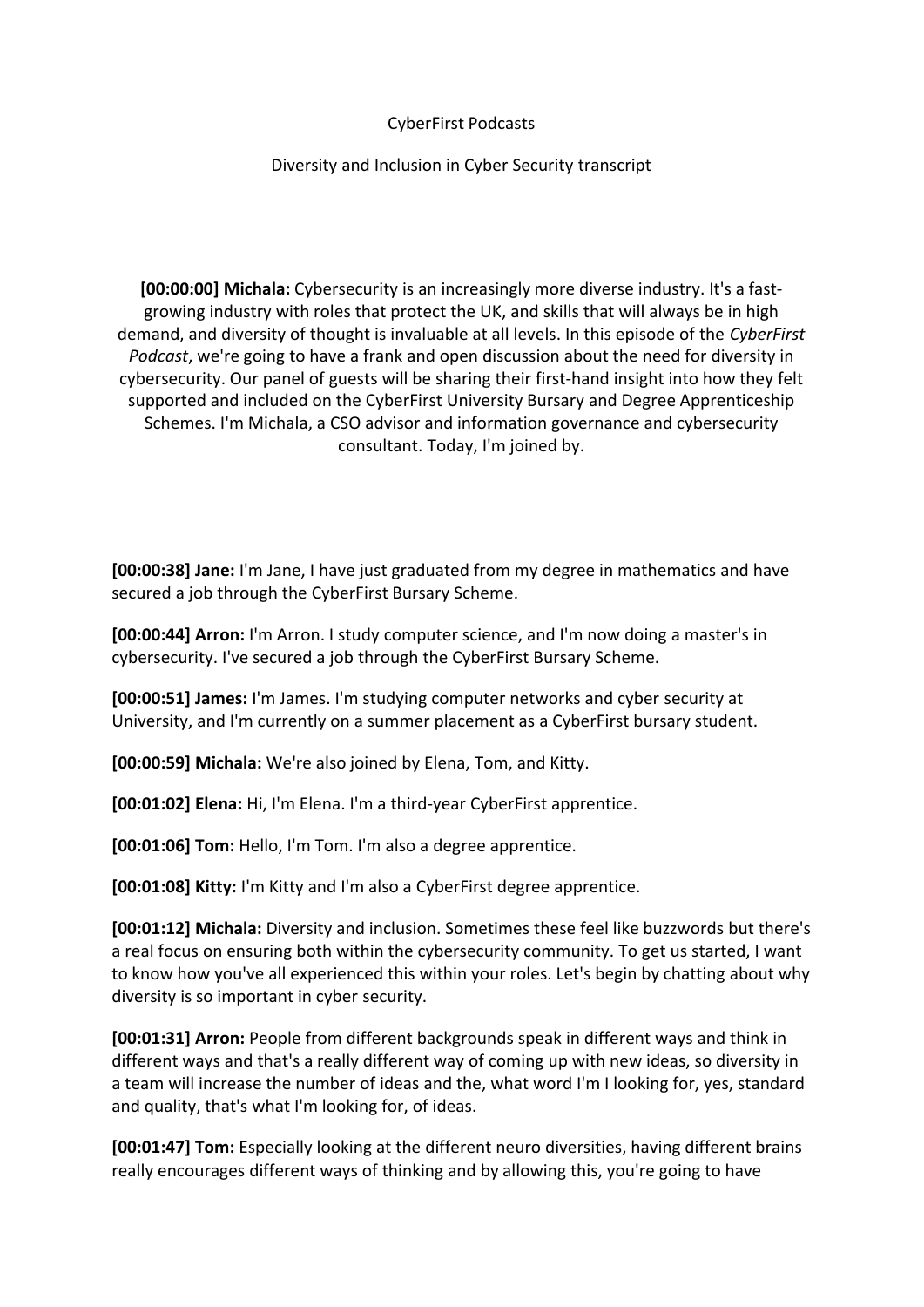different solutions and approaches to the same problems. Some of which might work better and be more efficient, that another person might not have thought of previously.

**[00:02:03] Michala:** Yes, absolutely. There's a huge focus on that within cyber security at the moment actually. How about just as a female working in this space, how have you found that Jane, because you've obviously gone through this whole process, and you've probably seen a change from when you started to where you are now?

**[00:02:22] Jane:** Yes, when I joined the scheme, I think they're only about 20% female, 20%, 25%, whereas I've seen massive uptake and they are close to 50% now.

**[00:02:30] James:** I think diversity is extremely important, of course, in cyber, and really all those surrounding workplaces. For me, personally, I have Asperger's syndrome, so I'm on the autistic spectrum. I find that sometimes I can come up with solutions that are slightly different to some of my colleagues. Sometimes that can be for a variety of reasons, really, I suppose that people have different traits with different conditions, and I suppose that some of those can work in your favor in certain situations, and so being able to bring what I can bring to the table but then also actually, understanding other people as well, then understanding their perspective can help with some of the difficulties I naturally face.

**[00:03:21] Michala:** Thank you for sharing that. The University Bursary Scheme and Degree Apprenticeship is open to everyone and designed to help young people from all backgrounds to start their cyber security career on an equal footing. To you all, would you say that the CyberFirst programs really are open with equal opportunities for everyone? Jane, would you like to start?

**[00:03:45] Jane:** Yes. I would say absolutely. They never specifically target people and say, "You've got to do this job," or, "We think this opportunity is right for you." It's an open forum, everyone's included in the forum and can discuss pretty much anything they're interested in and get involved in anything they want to.

**[00:04:03] Arron:** I would completely agree with that 100%, especially when applying for a placement on the bursary, you give no features about yourself. You're only based on your merits, not on who you are as a person at all.

**[00:04:15] Elena:** Yes. It's the same on the apprenticeship as well. When applying for your third-year placement, you just submit a form saying I would like to use these skills. They know nothing about you. When the placement teams then come round to reading your documents, they don't know if you're Black, White, straight, gay, male, female, all they know is that you got an interest in this, and you have the drive to actually want to achieve, and that's what matters out of everything in any job within cyber is so long as you've got that drive and that ambition, then that's going to get you more places than anything else is going to.

**[00:04:52] Michael:** Absolutely. I'd just like to add on to that that being able to demonstrate that passion, that enthusiasm for the field goes so far when you're applying for jobs. It really does.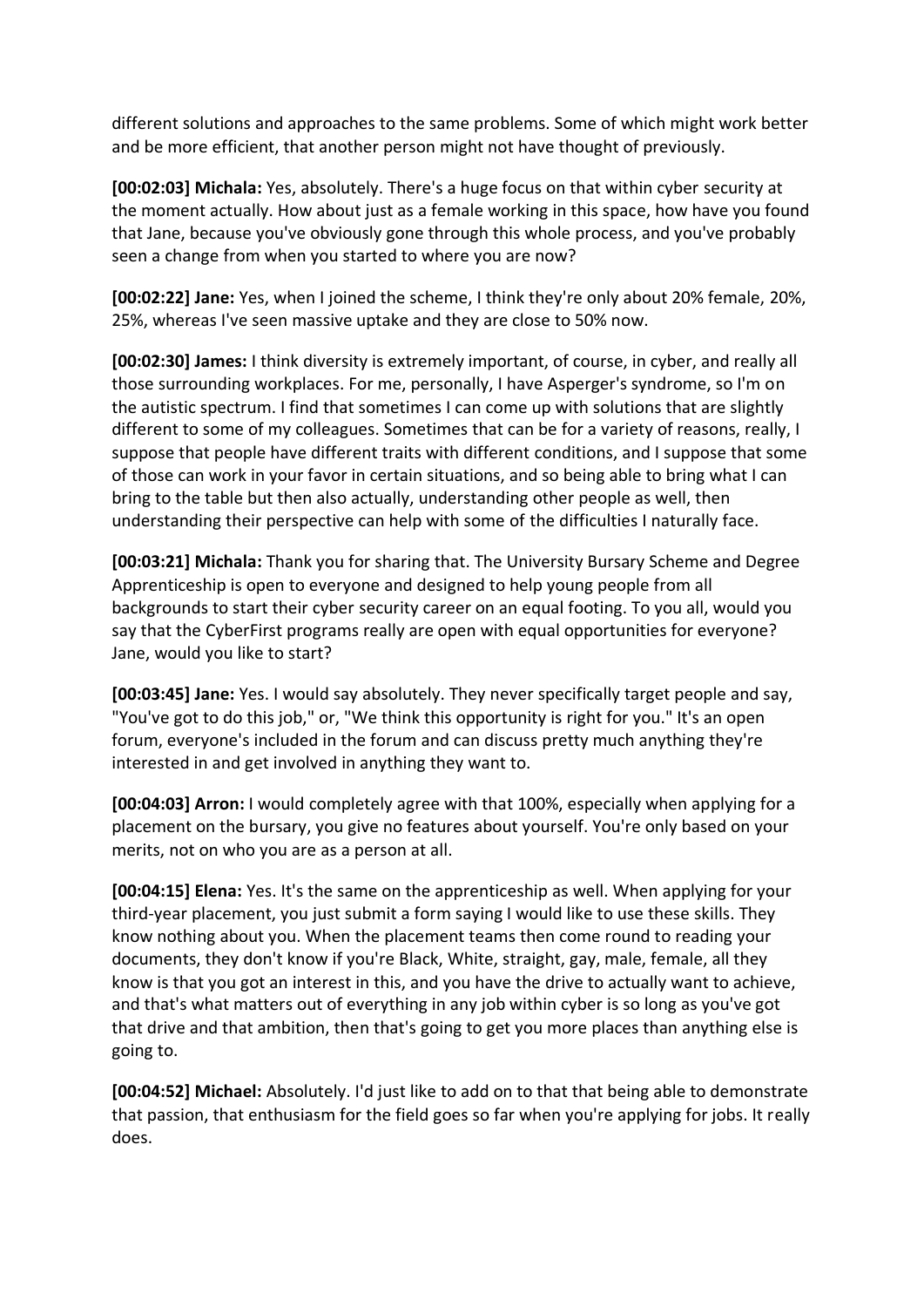**[00:05:03] Kitty:** Yes, there definitely is equal opportunities. I think the important thing to note is that they don't want the same person. They don't want 60 of the same people because you're going to get 60 of the same results. They do want people from diverse backgrounds because everyone provides something different.

**[00:05:19] Tom:** I'd absolutely agree as well, whilst you're on the placements in the apprenticeship, they encourage you to go out and talk to other teams. These teams, if you like them, you can put them forward to potentially be your placement. They won't look at you in terms of your appearance. They will look at you based on your merits, your drive, and the most important thing they want is for you to have a passion in the area to learn because that is something they value more than anything. If you've got the drive, you'll do well whereas if you don't enjoy it, you're probably not as likely to do as well.

**[00:05:51] Michala:** Absolutely agree with you. I always say to people who are looking at a career in cyber security, "Do you enjoy learning? Do you enjoy learning on your own time and not being paid to learn? Because if you don't this is not the field for you." [chuckles] The NCSC and GCHQ are taking great strides to ensure everyone feels supported and included but let's dig a little deeper. How have you all felt supported in achieving your goals? On the programs, are you encouraged to share your ambitions, and are any steps taken to actually help you get there?

**[00:06:25] Arron:** Yes, I feel supported, and you are encouraged to share your ambitions. If you undertake placement, you almost keep a log of the things that you've done and you write a report at the end of it based on your experiences and what you've learned, and what you've taken away from that placement. I feel as though that encourages you not only to experience new things on the placements but also to think about where your future is going to take you or whether you liked the placement and that's where you want to go in the future.

**[00:06:50] James:** Absolutely. Then also being in the community as well, you can very openly talk to other members of that community. If you're interested in a particular area, there's more than likely somebody else that's in that community who also has that same interest, so you can build ideas together and have that contact which you might not otherwise have.

**[00:07:10] Jane:** I found within the Scottish-English divide that there's not so much available in Scotland. If there is, it's very confined to Edinburgh. I've reached out to some of the team members and said, "Look, I'd love to go on this project. I'd love to bring more cyber education to the Scottish school system." I've had multiple calls. We've organized that. I've talked to both the alumni and current CyberFirst bursary students and we've come up with a sort of idea to hopefully build a charity one time and go into these coding clubs that already exist and bring the Scottish cyber education up north as well.

**[00:07:45] Michala:** That's wonderful. I wish you all the best with that. Great. How about you, Elena?

**[00:07:50] Elena:** Yes, I think within GCHQ especially there is such a drive for everybody no matter your background that there is some way that you feel supported. There's Pride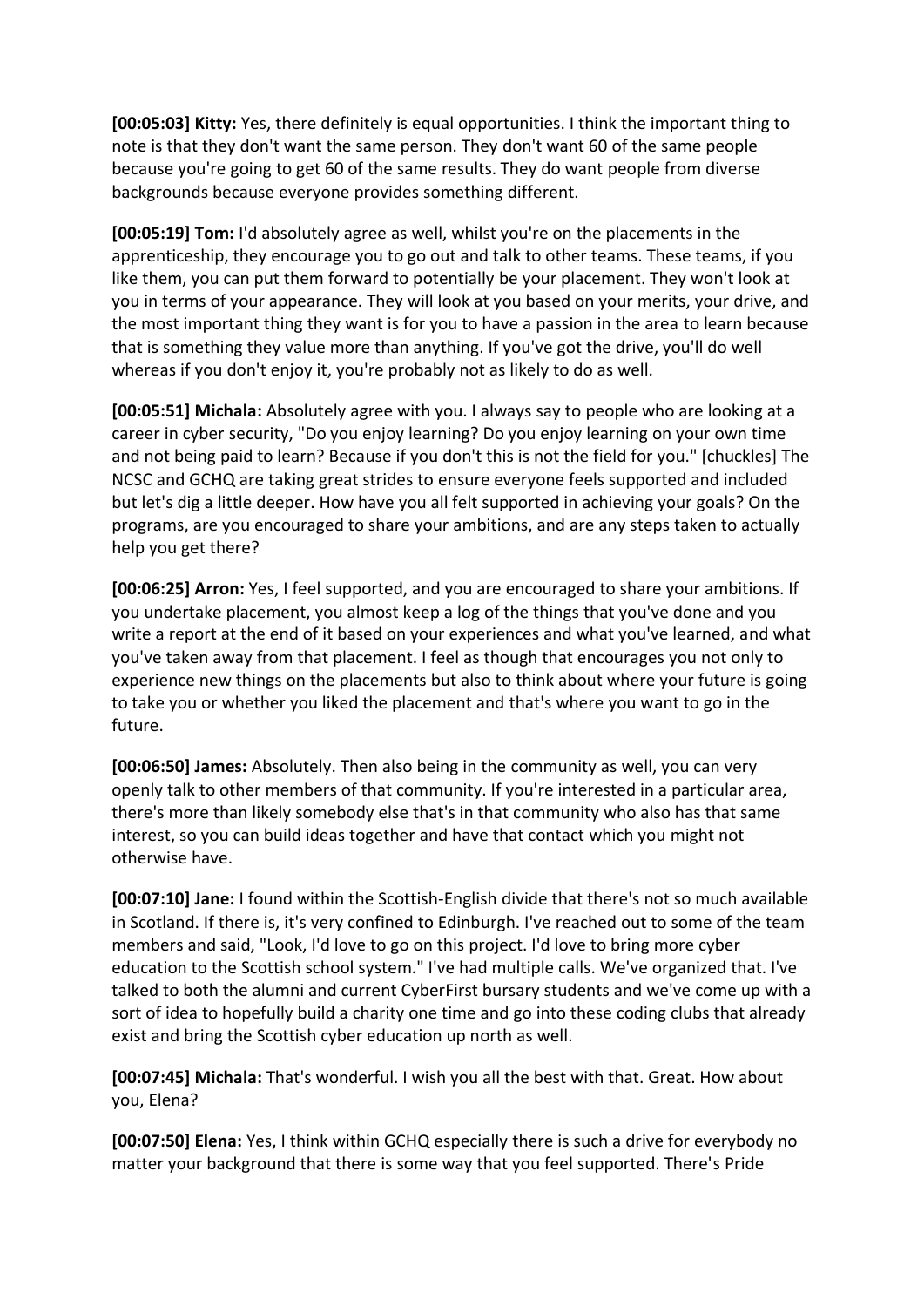networks, there's networks for minority ethnicities and people who are neurodiverse and everything. It doesn't matter if, say, you're an ally or if you're a part of the LGBT+ community, there's going to be somewhere for you to go and meet people and feel supported. If you've got any issues, then the support for I guess protected characteristics is so good.

I think as an apprentice as well, you're never scared to reach out to those communities because you're never treated like you're less than everybody else. You are a colleague of everybody else. If you want to join one of the networks and get involved in the stuff that they do, then you're more than welcome to.

**[00:08:50] Michala:** No, that's great. How about you, Tom?

**[00:08:52] Tom:** I'd absolutely agree with that. From a personal point, I've used one of the affinity groups which supports the characteristics and the support that you get from them is amazing. They're always trying to do anything they can to make sure that you feel the most comfortable and capable so that nothing hinders your performance and you can still have all the support to be the best you can be.

**[00:09:14] Michala:** It really does sound quite amazing in terms of the level of support that's available for you. Did you find that to be the case as well, Kitty?

**[00:09:20] Kitty:** Yes, definitely, and I think it's also worth noting that the support is for both inside and outside of work. It doesn't have to just be for something that's going on at work. It's really about making you feel comfortable in just life in general.

**[00:09:36] Michala:** I've learned a lot from all of you so far and I'm sure our listeners have as well. I'd like to give you a chance to ask me anything about my career in cyber security. Who would like to go first? I feel like I'm in the black chair, lights coming down.

[laughter]

**[00:09:53] Kitty:** I did have a question. Is there anything that you know now that you wish you knew at the start of your career?

**[00:09:59] Michala:** Be willing to talk, get a mentor to support you on the career journey, and love yourself.

**[00:10:06] Jane:** Has your career been straightforward or is there anything that you've found quite difficult to encounter along the way?

**[00:10:13] Michala:** Yes, lots of difficulties along the way. When I was at school, it was always the case of do I do classical music or do I do computing, and I went with a classical music degree. Then when I finished my degree I opened a computer games shop because I'm a gamer. I then relooked at what I wanted to do with my career. Eventually, I found my way into a local council on the IT support desk as a help desk operator. Three months later, I was doing IT support as an engineer. Then let's skip forward many years. [chuckles] I eventually came around to discovering something about cybersecurity.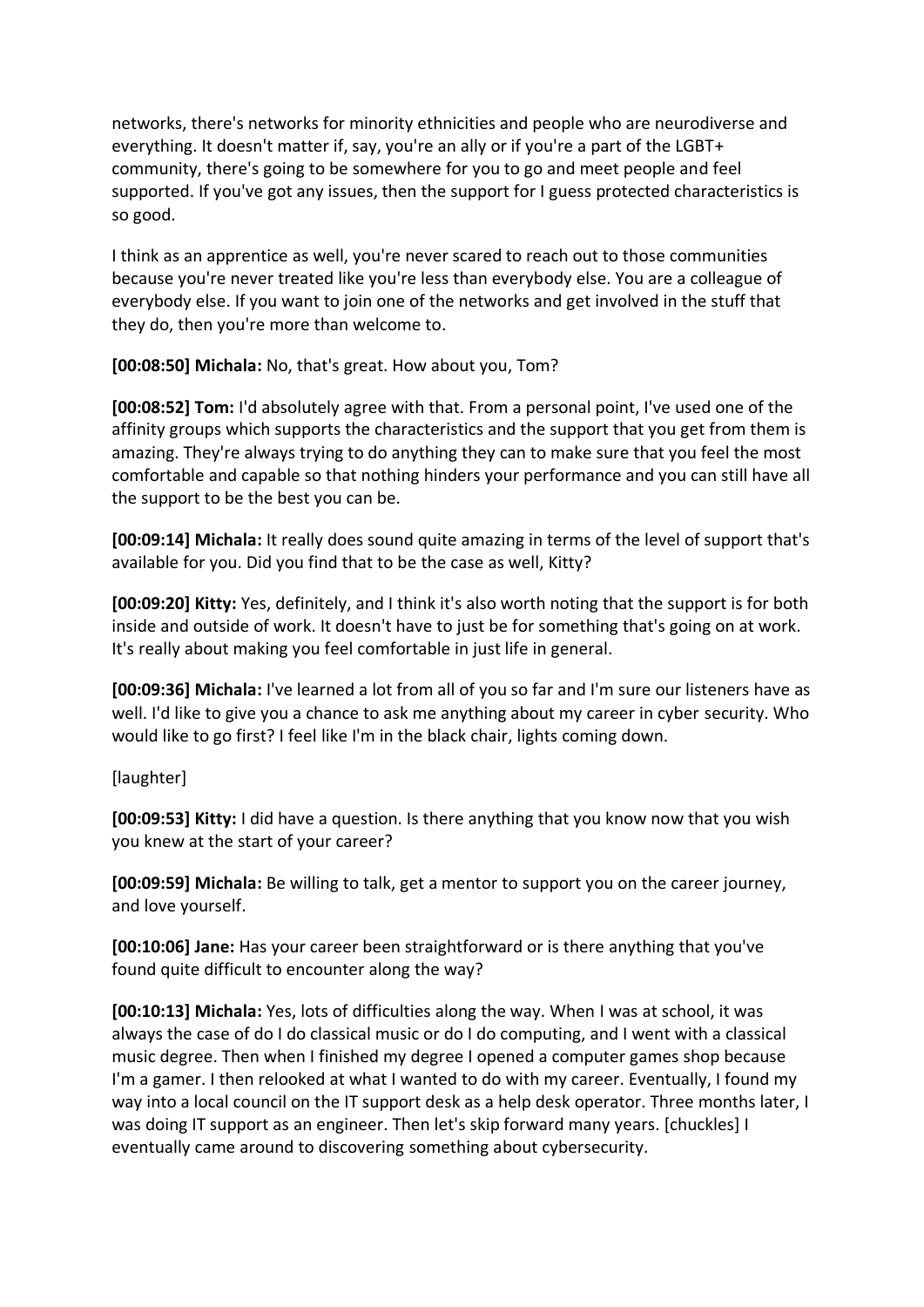It was sold to me as data classification, "Michala, would you like to go for this new role in data classification?" I was like, "No, thank you. That sounds really boring. No, leave that alone." Then the boss came and did a sales job on me and explained that actually, it was about how to protect people's information. Obviously, at a council, you've got lots of different types of information in all different departments. When he did that sales job on me, that worked and I went and did the job, and that's basically been my decade ever since. Lots of challenges along the way from a health point of view with breast cancer, from a work point of view.

Given my age, so I grew up in the '70s, also from a racism point of view. Whether it's been school or work I've always been one of a handful if not the only Black person and certainly Black female when you to get cyber in the room. That was a very long-winded answer.

**[00:11:51] Jane:** I applaud you and your career and I think that's the very least we can all say.

**[00:11:54] Arron:** Definitely.

**[00:11:55] Tom:** Absolutely.

**[00:11:55] Kitty:** Absolutely.

**[00:11:56] Arron:** How would you say the opportunities have changed for Black females from when you first started your career in cybersecurity to now?

**[00:12:04] Michala:** Hugely changed, hugely. In particular, and again, it's about the networks and the people and the recognition that cybersecurity is important, so you've got a government's putting money into the field. For example, there's women's-only cyber security groups, there's a Blacks In Cyber security group. There's lots of things that are now coming together to support the different protected characteristics if you like. I would say it's far easier now. Again, there's lots of people who in cyber security now are getting into the mentoring side of things, and so it's easier for Black women to have access to that.

I think there's just lots and lots of opportunities now that weren't there when I was starting out, not at all. I have to say I'm quite jealous of all of you that you've been able to go through this CyberFirst scheme, I think it's wonderful.

**[00:13:04] Jane:** I think we're all very grateful to be here.

**[00:13:06] Arron:** Yes.

**[00:13:06] Tom:** Yes. What one piece of advice would you give to help me be successful in my career?

**[00:13:12] Michala:** Connect with people on LinkedIn, network, network, network. Don't be afraid to ask those questions. Get a mentor. [chuckles] Remember, you are all experiencing this, you could be mentors for the next cohort, so think about that as well. You don't have to have 20 years in the industry to mentor. Now that you've heard some of my advice, I want to hear what advice you'd give in a quick fire round. In 20 seconds, what advice would each